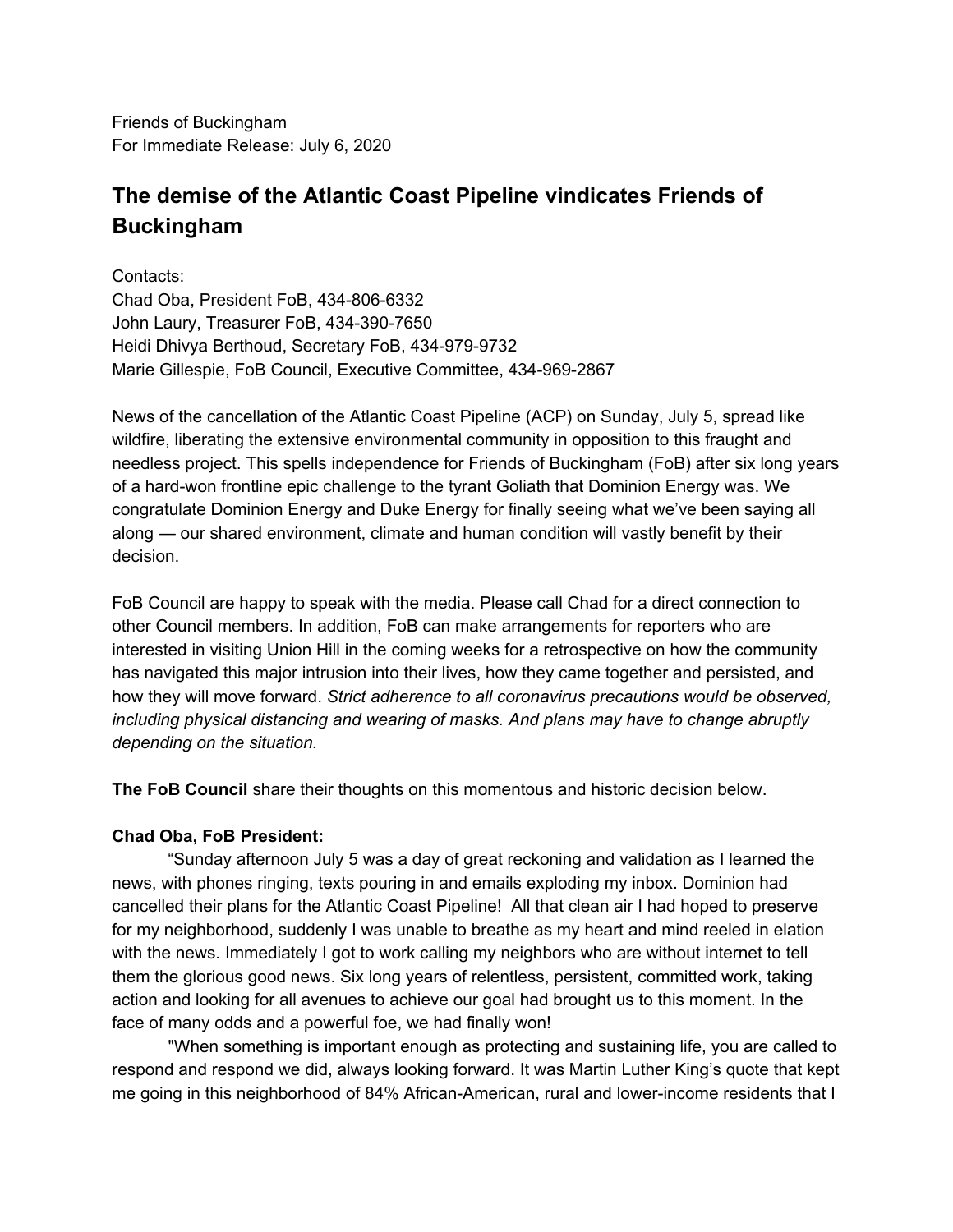am fortunate to live in: "Our lives begin to end the day we become silent about things that matter." We were not silent and we will not be silent anymore. There is still work to do to restore justice and to keep on sustaining life for all of this glorious creation we are gifted with. It is good work, we are up to the task and now we know what we are made of. Glory be."

## **John Laury, Treasurer, FoB Council:**

"First of all, I am thankful to God for protecting and enabling us to persevere through these difficult, challenging years dealing with Dominion and the Atlantic Coast Pipeline and the proposed compressor station. I am truly thankful for many of the coalitions from across the Commonwealth and beyond; for the many friends and activists for their continued support and encouragement."

# **Heidi Dhivya Berthoud, Secretary, FoB Council:**

"This feels like a makeover of Independence Day. This year we can get it right by throwing off the yoke of tyranny for ALL residents of this great land. At this critical juncture of the climate crisis, the pandemic, calls for global racial justice, uplifting the poor and demilitarization, we know clearly that our hard work over these past, very long six years is precedent-setting and serves to help liberate and bolster other beleaguered communities under attack from extractive and exploitive corporate injustice."

## **Marie Gillespie, FoB Council Executive Committee:**

"Praise God who is greater than all of us. I am overjoyed and overwhelmed with the news. Thankful for the work of Friends of Buckingham and everyone who contributed. It is their diligence and constancy that made it all possible. I am so grateful that we will now have the opportunity to continue to enjoy this beautiful environment and be able to pass it on to the next generations in Union Hill."

#### **Ella Rose, FoB Council:**

"Hearing the news from Chad, I felt like it was the best day of my life. I feel that all the hard work that all of us have done was finally for good. I feel like I have my life back. I can now sleep better without the worries that threatened my life for so long."

#### **Ada Washington, FoB Council:**

"All I can say is 'Thank God'. We accomplished a lot. We made new friends. If it hadn't been for this experience, we never would have come together in Union Hill. This experience changed everything in this community."

#### **Ruby Laury, FoB Council:**

"I am so thankful first of all to the Lord for being with us in these trials we were going through with ACP and Dominion. I was so elated when I first heard the news from one of my fellow activists. I am also thankful for everyone who stood by and supported the Union Hill community. We could not have done it without all of you. Thank you so very much."